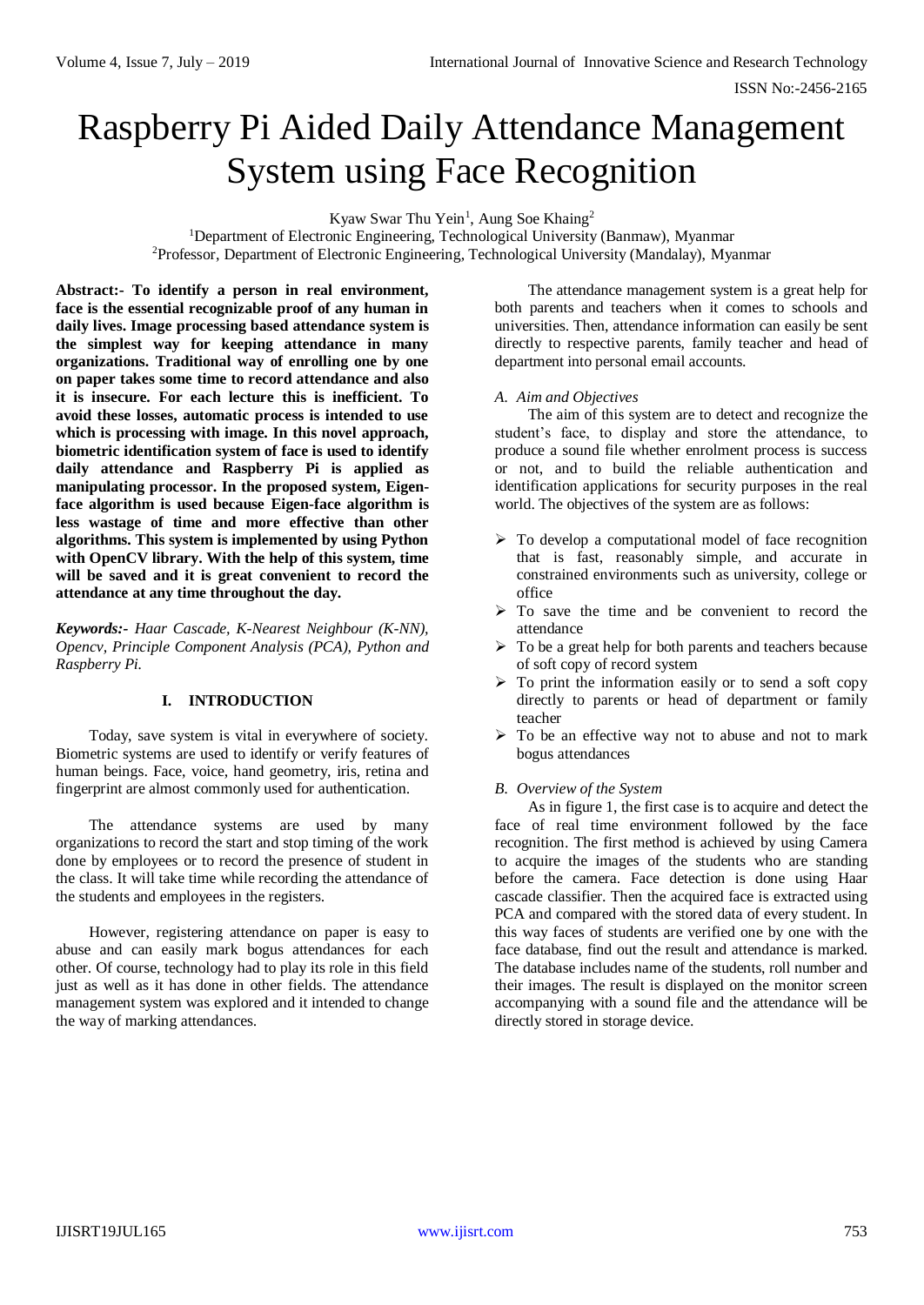

Fig 1:- The Overall Block Diagram of the System

# **II. RELATED WORKS**

There are many person identification methods and there are many existing systems to identify or record for the various purposes. Some attendance systems are based on Radio Frequency Identification (RFID) methods whereas some are based on biometric modalities such as iris, retina, fingerprint and so on.

RFID technology simplifies digital active and passive identifications with appropriate readers. An RFID based fare cluster system has the potential of seriously violating human's security or privacy. RFID strategies allow each person to analyze with primary data base. This type of environment will be under attack of hackers if the RFID receiver and reader are not properly matched and so less reading rate can occurs [2].

Fingerprint attendance system is leading in biometric fields today, but recognition of each fingerprint is a time wastage process. The fingerprint system shows no data about the original fingerprint of respective person [2].

G.Lakshmi Priya, M.Pandimadevi and G.Ramu Priya proposed Implementation of Smart-FR Attendance System using Viola–Jones algorithm with the help of Local Binary Pattern (LBP) [7]. In this paper, Raspberry Pi was used as the processor. This paper tried to make surface classification with LBP and then Wiener filter and Viola– Jones algorithm were used as evaluation of the strong

classifiers. The accuracy of this system was mentioned about 68%.

Lalitha.E presented Linux Based Attendance Management System. For face detection Haar cascade classifier was used and for face recognition Speeded Up Robust Features (SURF) algorithm was used. Attendance system was kept on the server therefore anyone will access it [8].

Shrutika V. Deshmukh focused on Face Detection and Face Recognition System applying with Haar-like features for face detection. Histogram of oriented gradients (HOG) together with support vector machine (SVM) algorithm was used for face recognition. The system was programmed using Python programming language and the author described that it can be used for face detection even from poor quality images [9].

Ch.S.R.Gowri discussed Automated Intelligence System for Attendance Monitoring based on Internet of Things (IOT). In this paper, Viola–Jones algorithm with the help of Local Binary Pattern (LBP) was used [10]. This system tried to display in the webpage through IOT. It was mainly based on IOT and hence it would be excellent if the internet connection was not failed.

In ensuing days for any systems security, privacy and accuracy are mainly calculating parameters. It is vital to design a system with highly secured and accurate.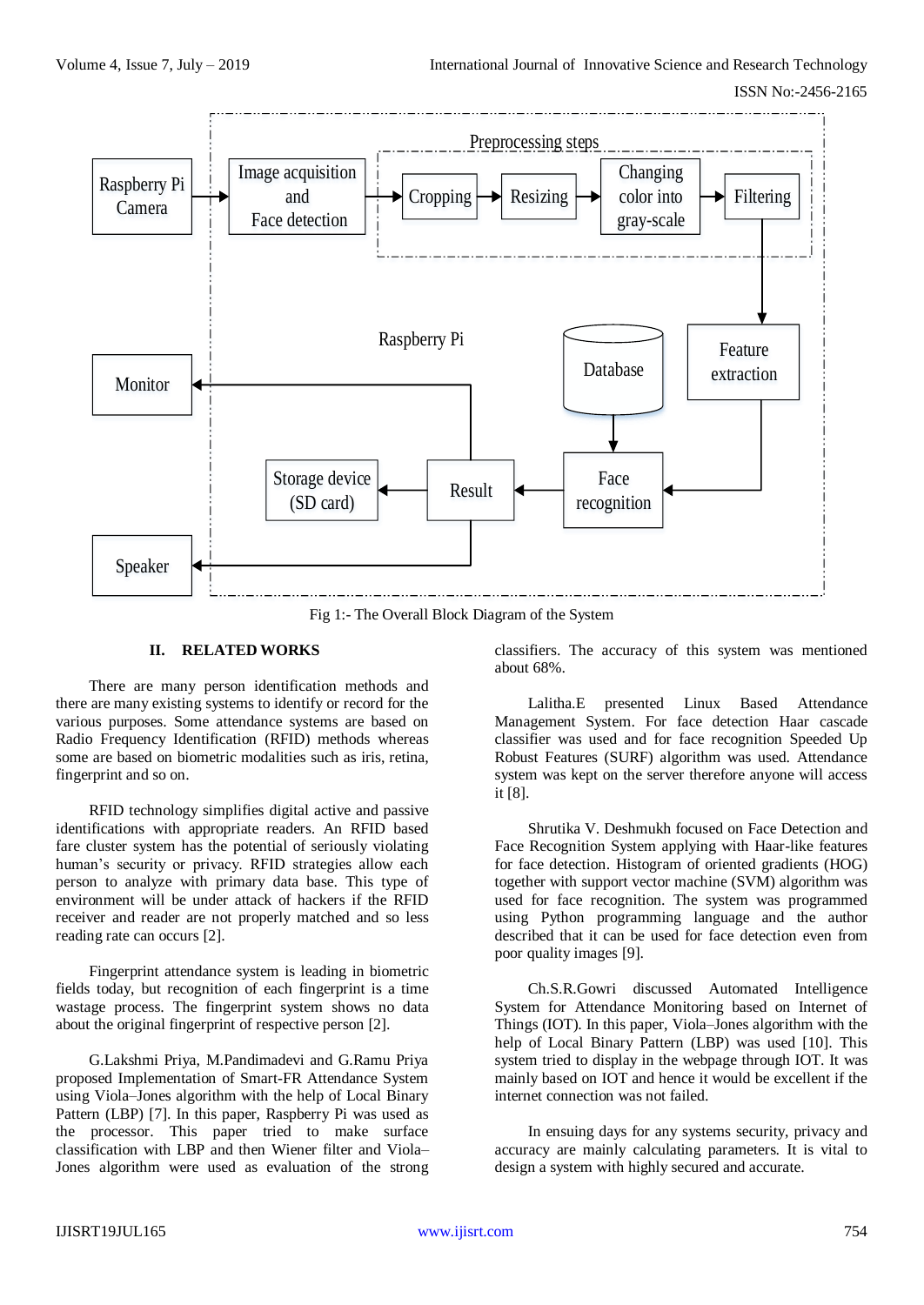## **III. SYSTEM HARDWARE AND SOFTWARE REQUIREMENTS**

## *A. System Hardware Requirements*

#### *Power Supply*

Raspberry Pi needs external power supply rated at 5Vdc and a current of 2A.

# *Raspberry Pi Camera*

It is used to capture the image and connected to CSI camera port on Raspberry Pi board.

## *Monitor*

It is used to display GUI, also to check the attendance information, and connected to HDMI port on Raspberry Pi board.

# *Raspberry Pi 3 Model B*

It is the main core of the system and used as a manipulating processor. The job of Raspberry Pi in this system is to detect the student's face and to process large quantities of data and also it will keep attendance of the students with roll number, name, date and time in the storage device. It has many advantages such as low power consumption**,** built-in HDMI capable graphics, expansion

capabilities, huge community supports, no noise, etc. Raspberry Pi 3 Model B is shown in figure 2.



Fig 2:- Raspberry Pi 3 Model B

## *Speaker*

It is used to produce sound file whether the enrolling process is success or not and is connected to audio out jack on the Pi board. If the incoming person is unknown person, a sound wave file will be produced as like "Failed! Please try again". If the incoming person is a known one, a sound will be produced as like "You are successfully enrolled!"

#### *B. Connection of System Hardware Devices*

All the hardware devices are connected as shown in Figure 3.



Fig 3:- Hardware Devices Connection

# *C. System Software Requirements*

# *Python*

Python is a high level, interpreted, interactive and scripting language. It is easy to learn, easily understand and can be implemented very easily in web or database or GUI applications. It is not confused and readable syntax. It has

strong introspection capabilities and it is exception- based error handling. It can support imperative and functional styles of programming. It is used to create Web applications and dynamic Web content. It can run on Mac, Windows, and Linux systems and has also been ported to Java and NET virtual machine [3].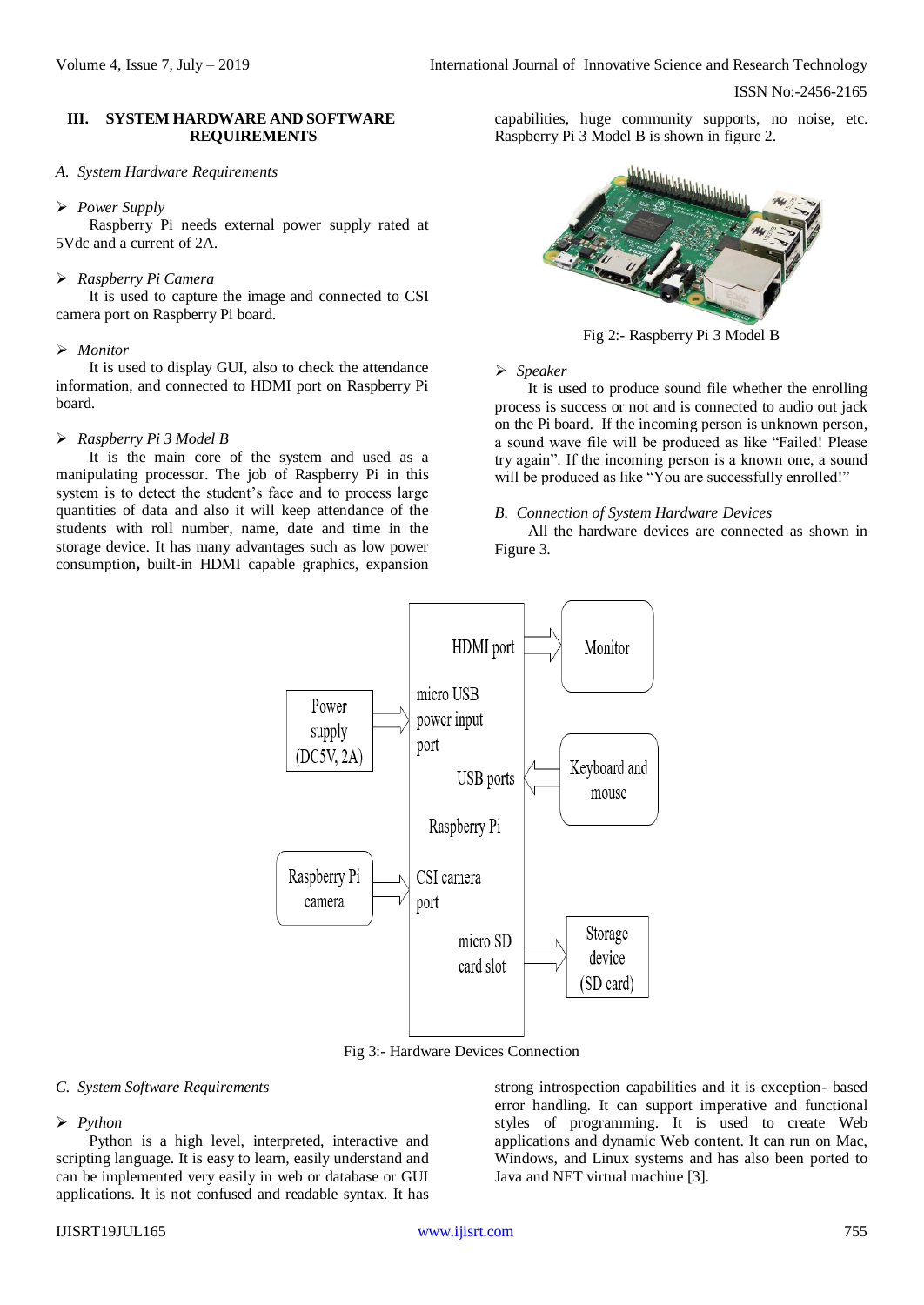ISSN No:-2456-2165

## *OpenCV*

OpenCV stands for open source computer vision to transform data from a still camera or video camera into a new representation. It is a library of programming functions for real time computer vision. It has great powerful image processing functions and is used to demonstrate the algorithms. The main goal of OpenCV is to support a simple-to-use infrastructure of computer vision that helps people to apply fairly sophisticated vision quickly.

In OpenCV there are four mainly used modules: main functions of OpenCV, algorithms of image processing, vision algorithms and high-GUI: GUI functions, Image and Video I/O [2]. There is so far no video processing library in Python. OpenCV can thus provide the necessary platform to achieve image processing. Using this OpenCV, we will load images captured by camera and it is very easy to install and can be used in real time application in a quick manner.

## **IV. METHODOLOGY**

For the proposed system, two-steps of mechanisms are used. First comes to be face detection then followed by face recognition. In the case of face detection, Haar cascade classifier is used and then image acquisition and preprocessing steps have to be passed while for face recognition Eigen-face algorithm is used from PCA and then classified by k-Nearest Neighbour (k-NN).

## *A. Face Detection*

Face poses many problems than other biometric objects as human face is a dynamic object that can come in many forms and colors. However, face detection and tracking will provide a lot of benefits. Facial recognition is not possible if the face is not isolated from the background. Haar cascade classifier is used and the following steps have to be done for the case of face detection:

## *Image Acquisition*

It refers to the process of capturing real-world images and restoring them into the device. Scanner, digital camera or other digital input devices are image acquisition devices. In the proposed system, Raspberry Pi camera is used to acquire the image and it is connected to CSI camera port on Raspberry Pi board.

## *Haar Cascade Classifier*

Haar-like features are the core of Haar cascade classifier for object detection and these features, rather than using the intensity values of a pixel, use the values of contrast change between adjacent pixels. The variances of contrast between groups of pixel are used to seek determination of relative dark and light areas. Adjacent groups about two or three with a relative contrast variance form a Haar-like feature. Haar-like features as shown in Figure 4 are used to detect face region of an image [8]. Haar features can be scaled to examine by increasing or decreasing the size of the pixel group. This allows features to be used to detect various sizes objects.



Fig 4:- Common Haar Features

It is trained from many positive images (with faces) and negatives images (without faces). Each window is placed on the image to get single feature calculation. For example in figure 5, the first feature focuses on that regional area of the eyes is often darker than its surroundings. The middle of nose is darker than its sides. The mouth is darker than the bridge of the cheek. When used on the cheeks, the windows become irrelevant and all sectors here are the same. With edge and line features, face is easily detected to identify where the face is.



Fig 5:- Example of Different Stages in Visualization with Haar Features

- *Pre-processing Steps:*
- *Cropping*:

The original image is required to crop or remove the unnecessary region and background. The incoming image is cropped to obtain the required area.

# *Resizing*:

The face image is needed to resize a uniform size after cropping the faces images in order to train easily.

*Changing Color to Gray Scale*:

It is needed to change the colour image into gray scale image because different colours may difficult to train a system for recognition.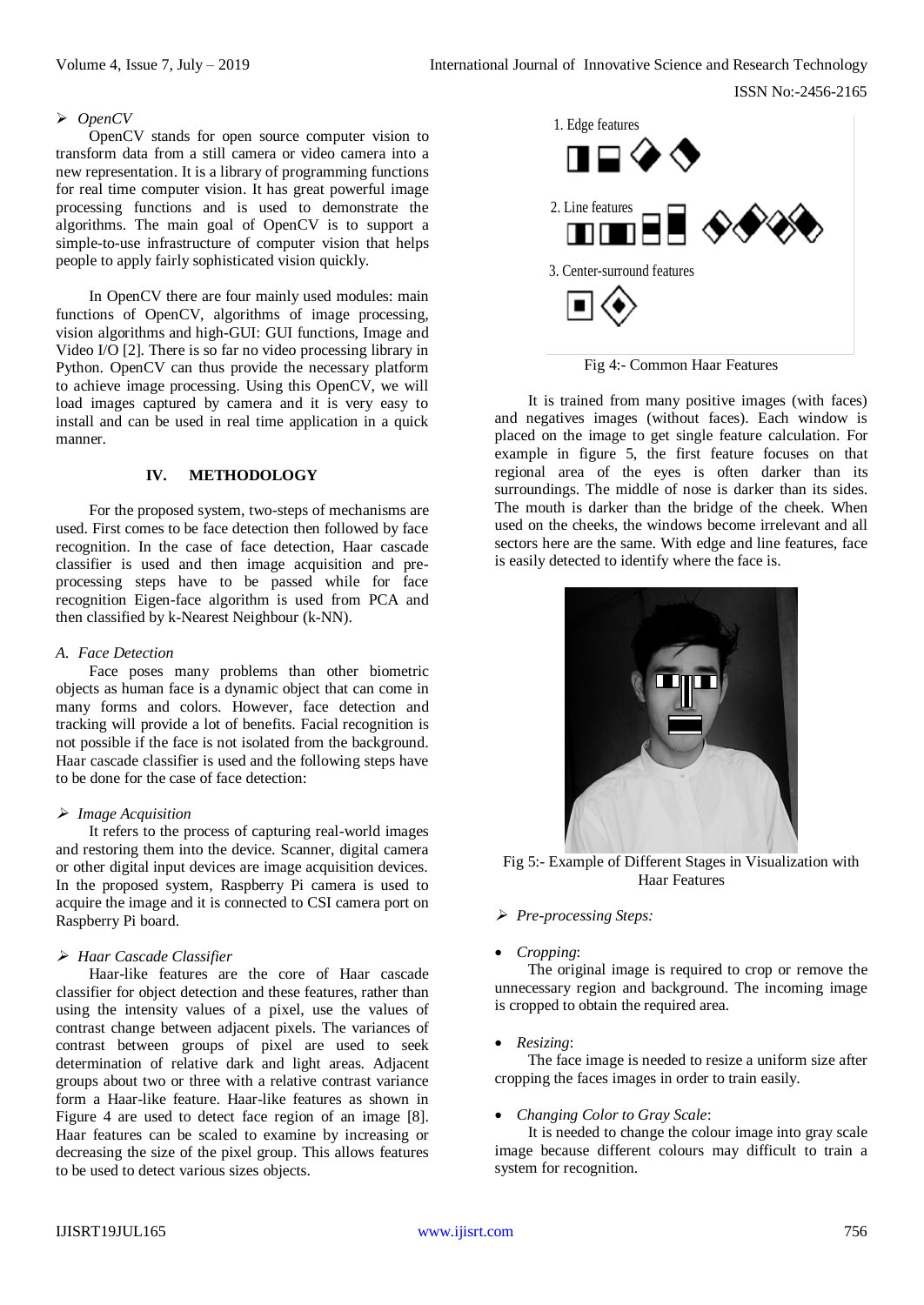ISSN No:-2456-2165

#### *Noise Filtering*:

Noise may exist in the input image when it is captured from the camera. There are many techniques to remove noise. In the proposed system, median filtering is used for the removal of noise in the original image.

#### *B. Feature Extraction and Face Recognition*

#### *Principal Component Analysis (PCA)*

After having pre-processing steps, it is needed to extract feature vectors by means of Principal Component Analysis (PCA). PCA is one of the most useful and successful method that have been applied in image compression in recognition. The aim of PCA is to extract the features and also to reduce the dimension of the data set while retaining the majority of the variation presented in it. When all face images are converted into vector forms, they will group at a certain location in the image space since they have similar structure of having eye, nose and mouth in a common and also their relative position are correlated. This correlation is the useful factor to begin the Eigen-face analysis.

The Eigen-face algorithm makes to find a lower dimensional space in order to represent the face images by removing the variance of negative images; that is, it will focus on just coming out of the variations between the face images. Hence, Eigen-face algorithm aims to build a better description of the face space. These basis vectors of face space are called the principal component and the Eigen-face algorithm is the implementation of Principal Component Analysis (PCA) over images [4].

Using Eigen-face algorithm, face recognition is done by following steps [2]:

Step 1: Create training set of face images, named like  $I_1$ ,  $I_2$ ,  $I_3$ , ...,  $I_M$  where M is the number of the training images. Convert face image to face vector.

Step 2: Compute the average face vector Ψ

$$
\Psi = \frac{1}{M} \sum_{i=1}^{M} \Gamma i
$$

Let the training set be denoted by  $\Gamma$ .

Step 3: Subtract the average face vector that is the difference between original image and mean image. Mean subtracted image is,

 $\varphi_i = \Gamma_i - \Psi$ 

Step 4: Compute Eigen vectors of the covariance matrix C,<br>  $C = \frac{1}{M} \sum_{n=1}^{M} \Phi_n \Phi_n \Phi_n$ <sup>T</sup> = AA<sup>T</sup> where difference matrix  $A = [\Phi_1 \Phi_2 ... \Phi_M]$ 

**Step 5:** Reduce the dimensionality of the data set by calculating Eigen vector v<sup>i</sup> of covariance matrix L,  $L = A<sup>T</sup>A$ 

**Step 6:** Produce Eigen faces by selecting X best Eigen faces such that  $X < M$  to represent the whole training set after arranging descending order.



Fig 6:- Samples of Images to Store in Database

For creating the database, the face images must have different expressions, different poses and also different position degree as in figure 6 in order to get the excellent result and also to achieve the best recognition rate. In the proposed system, sixty different images of six students i.e. ten different images for a student are taken and then extract the face, convert it into gray scale and save it to the database folder with its name and roll number. Samples of Eigen-faces are shown in figure 7.









Fig 7:- Samples of Eigen-Faces

This algorithm considers the fact that not all parts of a face are equally important or useful for face recognition**.** Face recognition picks up on human things of two eyes, a nose and a mouth dominating with shapes and shadows. It finds out all the training images of all people and tries to extract the relevant components and then discards the rest. But it also keeps a record of which ones belong to which person.

However, one factor to note is that Eigen-face algorithm also assumes illumination as a crucial feature. So light and shadows are picked by Eigen-face up, which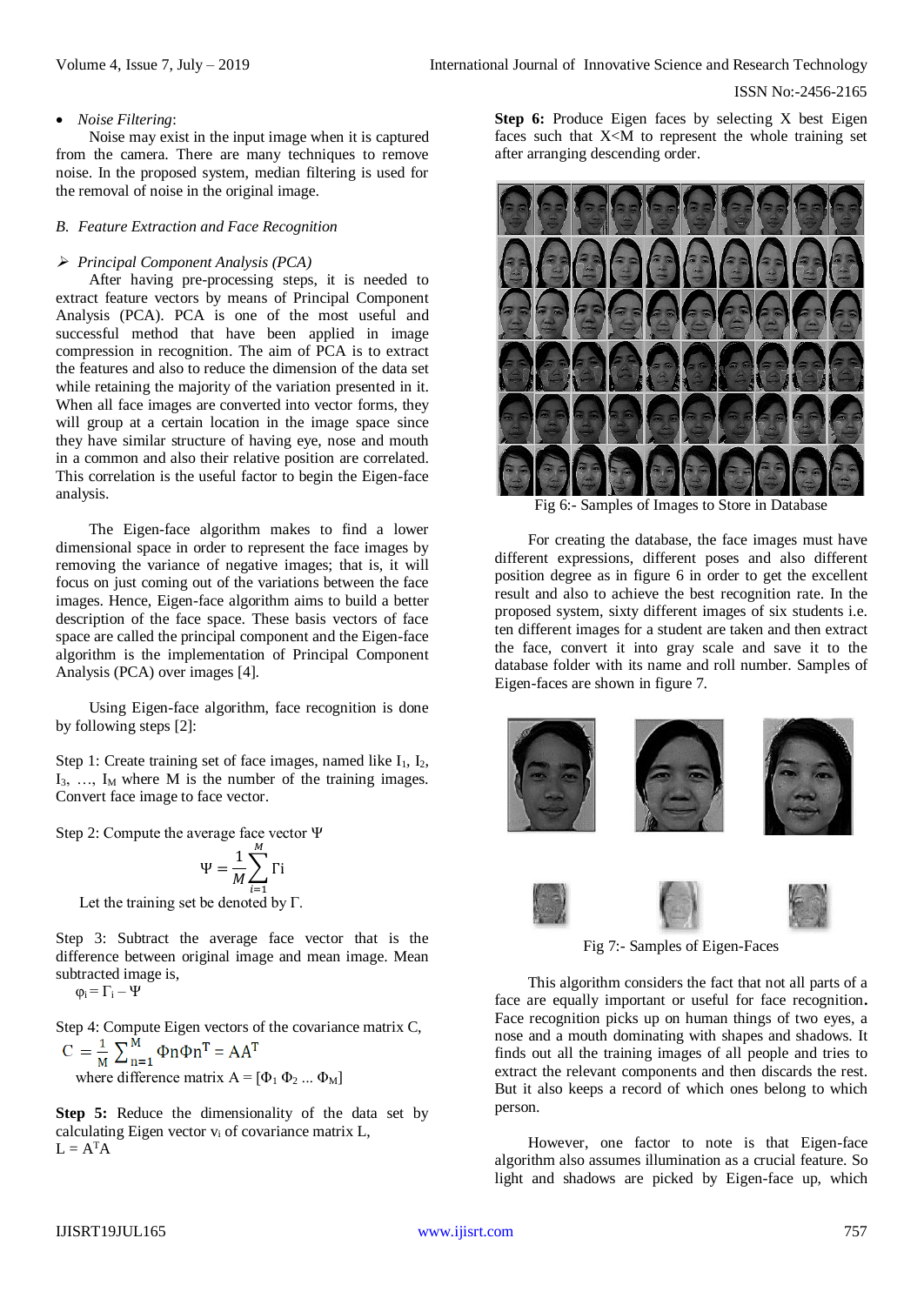ISSN No:-2456-2165

identifies to represent a face. So, it is needed to place the camera where the light, shadows and backgrounds should be in moderate conditions.

#### *k-Nearest Neighbor (k-NN) Classifier*

K-NN is one of the algorithms for data classification that saves all of the available cases and classifies new cases upon a similarity measure [5]. It is an algorithm that tries to determine a data point is in what group by finding out the data points around it. It is easy to compare the results of other classification methods to k*-*NN results. By looking, for instance, at one point on a grid, it is trying to determine the states of the points if a point is in group A or B that are near it. The range is arbitrarily considered, but the point is to get the data sample. If the majority of the points are in group A, then it is likely assuming that the incoming data point will be A rather than B, and vice versa. Therefore, it compare the face captured by camera with all the Eigen faces when face recognizing operation is performing and give out the nearest identified image.

Recognition is accomplished by assigning the minimum Euclidean distances between feature vectors of face images. For recognition, the test image is classified depending on appropriate threshold values. Threshold value 0.0012 is used in this system to test the conditional similarity score. Recognition occurs when the similarity score of square minimum Euclidean distance is in the range of predefined threshold values. Then, the attendance information of the student will be displayed on the monitor screen. Finally it will be stored as the daily record in the storage device of the Raspberry Pi with the name, roll number, date and time and then producing an audio output whether successful or not.

#### **V. SYSTEM RESULTS**

This section describes the implementation results of the proposed system. After face detection and recognition are done by following the above steps, the attendance of the student will be marked with the roll number, name, date and time as an attendance report using the output of face recognition steps after the correct matching. With this proposed system, the recognition rate of the system is excellent. The following are the test and results of the proposed attendance management system for master degree of Electronic Engineering Department of Technological University (Mandalay), 2018.

The system may consider the incoming person is a known one with accompanying a sound as like "You are successfully enrolled!" if the similarity score is greater than threshold value.



Fig 8:- Test and Result for MEEC1 and MEEC2

Figure 8 shows test and result of the proposed system for students MEEC1 and MEEC2. The capturing image is identified with the face samples from the database and then shot out the result with the respective name and roll number. The output results are exactly generated for many times so it can be said that the recognition rate of the system is excellent.



Fig 9:- Test and Result for MEEC3 and MEEC4

Figure 9 shows test and result of the proposed system for students MEEC3 and MEEC4. The output results are exactly generated for many times so it can be said that the recognition rate of the system is excellent.



Fig 10:- Test and Result for MEEC5 and MEEC6

Figure 10 shows test and result of the proposed system for students MEEC5 and MEEC6. The output results are exactly generated so it can be said that the recognition rate of the system is excellent. The overall efficiency of the system was greatly dependent on the face detection rate.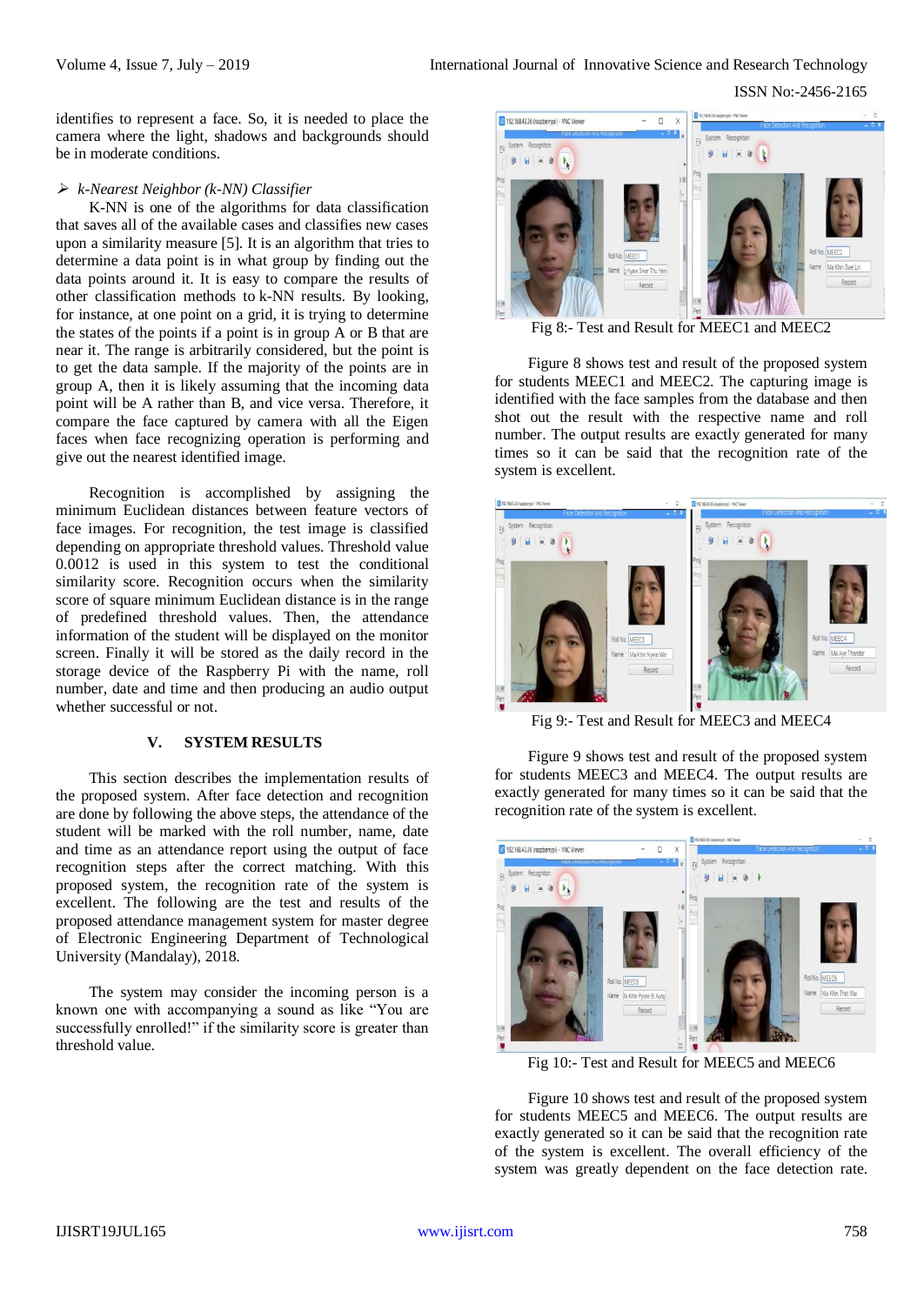ISSN No:-2456-2165

So, the analysis revealed that the proposed system proves the excellent recognition rate.

After clicking the record icon on the display screen, attendance of the student will be directly stored as the daily record in the storage device of the Raspberry Pi with their name, roll number, date and time and is shown in Figure 11. It can be seen that everyone can know the exact enrolling time of the student whether late or not about the lecture time of each day.

|      | 192 192 168 43.36 (raspberrypi) - VNC Viewer |                                                                                                                                                                                                    |                                                                                                            |             |  |    |       | $\Box$ | × |
|------|----------------------------------------------|----------------------------------------------------------------------------------------------------------------------------------------------------------------------------------------------------|------------------------------------------------------------------------------------------------------------|-------------|--|----|-------|--------|---|
|      |                                              |                                                                                                                                                                                                    |                                                                                                            | *record.txt |  |    |       | α.     | × |
| File |                                              | Edit Search Options                                                                                                                                                                                | Help                                                                                                       |             |  |    |       |        |   |
|      |                                              | MEEC2, Ma Khin Swe Lin, 16-Jul-2018, 09:05:57<br>MEEC3, Ma Khin Nyein Win, 16-Jul-2018, 09:18:09<br>MEEC4, Ma Aye Thandar, 16-Jul-2018, 09:37:02<br>MEEC6, Ma Khin Thet Wai, 16-Jul-2018, 09:15:45 | MEEC1, Mg Kyaw Swar Thu Yein, 16-Jul-2018, 09:03:01<br>MEEC5, Ma Khin Pyone Ei Aung, 16-Jul-2018, 09:23:02 |             |  |    |       |        |   |
|      |                                              | MEEC2, Ma Khin Swe Lin, 18-Jul-2018, 09:14:58<br>MEEC3, Ma Khin Nyein Win, 18-Jul-2018, 09:16:59<br>MEEC4, Ma Aye Thandar, 18-Jul-2018, 09:05:32<br>MEEC6, Ma Khin Thet Wai, 18-Jul-2018, 09:18:55 | MEEC1, Mg Kyaw Swar Thu Yein, 18-Jul-2018, 09:12:11<br>MEEC5, Ma Khin Pyone Ei Aung, 18-Jul-2018, 09:09:12 |             |  |    |       |        |   |
|      |                                              |                                                                                                                                                                                                    |                                                                                                            |             |  |    |       |        |   |
|      |                                              |                                                                                                                                                                                                    | FaceR                                                                                                      | *record     |  | 0% | 10:25 |        |   |

Fig 11:- Attendance Results for all Students Storing in Storage Device

If the similarity score is less than predefined threshold value, the system may consider the incoming person is unknown person. The system will not show any text result but a sound will produce as like "Failed! Please try again." A result example for an unknown person is shown in Figure 12. In this figure, no information is displayed but a sound file will be generated for failure case.



Fig 12:- Test and Result for Unknown Person

In this system, there are sixty images in the data base for all students with different positions and expressions. To know the system condition, the recognition rate of the system can be calculated as follows:

Reognition rate = 
$$
\frac{\text{no.of correctly identified images}}{\text{total no.of images}} \times 100
$$

Under good lighting condition in real-time, the following Table 1 shows the recognition rate of the system.

| Roll no.          | Tested | Correct | Incorrect | Recognition |
|-------------------|--------|---------|-----------|-------------|
|                   | times  | times   | times     | rate        |
| MEEC1             | 30     | 30      |           | 100%        |
| MEEC <sub>2</sub> | 20     | 19      |           | 95%         |
| MEEC <sub>3</sub> | 20     | 18      | 2         | 90%         |
| MEEC <sub>4</sub> | 20     | 20      |           | 100%        |
| MEEC <sub>5</sub> | 20     | 20      |           | 100%        |
| MEEC <sub>6</sub> | 20     | 19      |           | 95%         |

Table 1:- Recognition Rate of the System under Good Lighting Condition

Therefore, real-time test results of total number of tested images are 130 and total numbers of correctly identified images are 126. The overall recognition rate of the system under good lighting condition is 97%.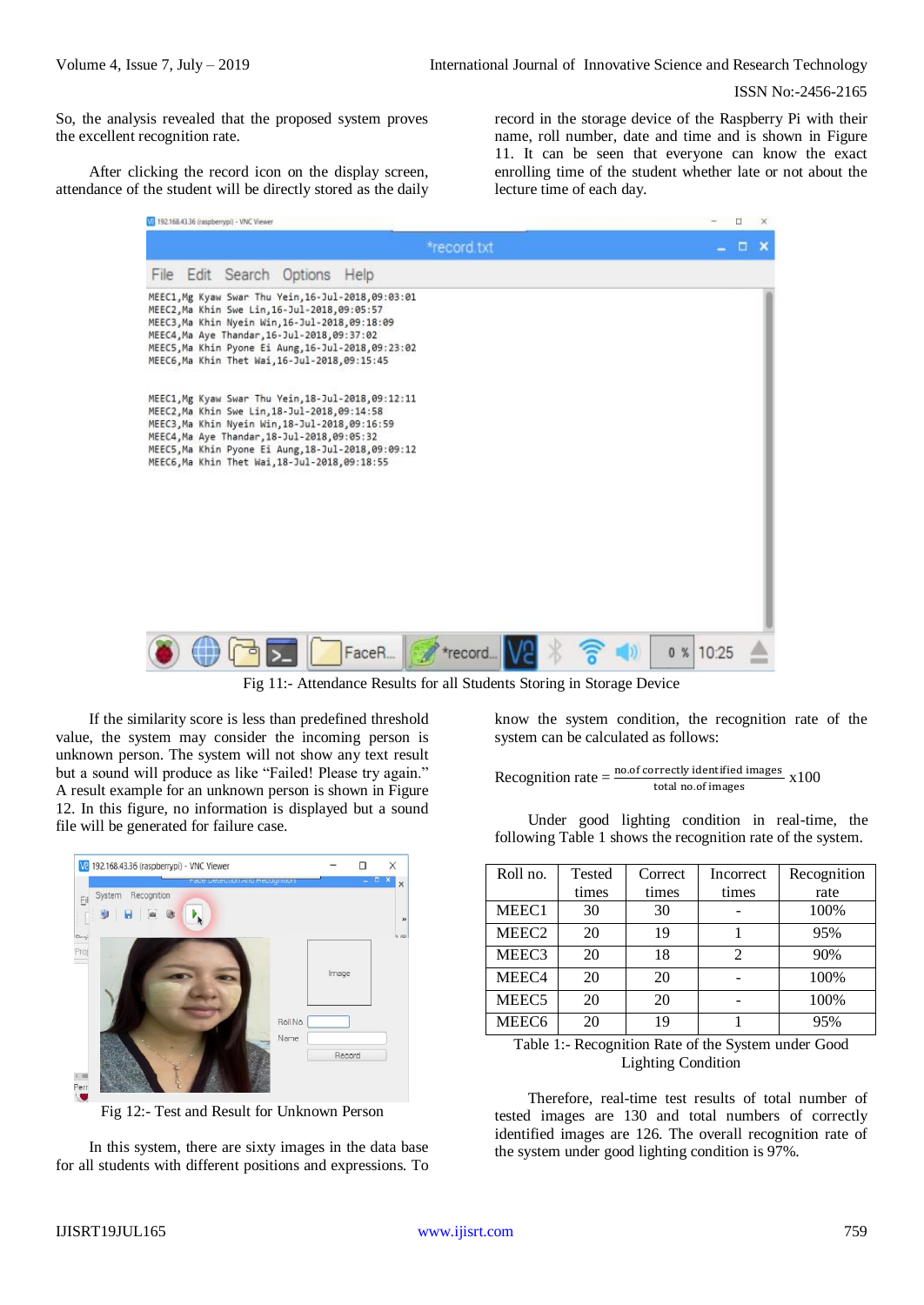ISSN No:-2456-2165

If the light is poor, the system cannot know the exact pixel values of the face and so it will shoot out incorrect result. The following Table 2 shows the recognition rate of the system under poor lighting condition in real-time. Realtime test results of total number of tested images are 130 and total numbers of correctly identified images are 110. The overall recognition rate of the system under poor lighting condition is 85%.

| Roll no.          | Tested | Correct | Incorrect | Recognition |
|-------------------|--------|---------|-----------|-------------|
|                   | times  | times   | times     | rate        |
| MEEC1             | 30     | 26      |           | 86%         |
| MEEC <sub>2</sub> | 20     | 16      |           | 80%         |
| MEEC <sub>3</sub> | 20     | 16      |           | 80%         |
| MEEC4             | 20     | 19      |           | 95%         |
| MEEC <sub>5</sub> | 20     | 17      | 3         | 85%         |
| MEEC <sub>6</sub> | 20     | 16      |           | 80%         |

Table 2:- Recognition Rate of the System under Poor Lighting Condition Styles

The following Table 3 shows recognition rate of the system under normal lighting condition for testing nine people. Total numbers of tested images are 190 and total numbers of correctly identified images are 177. The overall recognition rate of the system under normal lighting condition is 93%. So there is a little change in recognition rate of the system as long as increasing in the number of people.

It can be known that the Eigen-face algorithm is greatly dependent on the lighting condition and on the other hand this algorithm can give the best result under fulfilled lighting condition.

| Roll no.          | <b>Tested</b> | Correct | Incorrect      | Recognition |
|-------------------|---------------|---------|----------------|-------------|
|                   | times         | times   | times          | rate        |
| MEEC1             | 30            | 29      | 1              | 97%         |
| MEEC <sub>2</sub> | 20            | 18      | $\overline{2}$ | 90%         |
| MEEC <sub>3</sub> | 20            | 18      | $\overline{2}$ | 90%         |
| MEEC <sub>4</sub> | 20            | 19      | 1              | 95%         |
| MEEC <sub>5</sub> | 20            | 19      | 1              | 95%         |
| MEEC <sub>6</sub> | 20            | 18      | $\mathfrak{D}$ | 90%         |
| P <sub>1</sub>    | 20            | 19      | 1              | 95%         |
| P <sub>2</sub>    | 20            | 19      | 1              | 95%         |
| P3                | 20            | 18      | $\overline{c}$ | 90%         |

Table 3:- Recognition Rate of the System under Normal Lighting Condition

To improve system recognition rate

- $\triangleright$  use high resolution camera
- $\triangleright$  capture in good lighting condition
- $\triangleright$  create the database with different expressions, different poses and also different position degree
- $\triangleright$  store photos in database that is taken in the place where the process will actually be done
- $\triangleright$  should not be complex background and students' head may be rotated no more than 15 degree
- $\triangleright$  standing distance may not far three feet away from camera
- $\triangleright$  should be the same capturing camera and standing distance for both acquiring of photos in real-time testing and storing in database
- $\triangleright$  System may not be accurate result if
- variations in lighting
- $\triangleright$  variations in facial expressions
- $\triangleright$  angle between face and camera
- wearing glasses
- putting too much Myanmar traditional Thanakha on face
- $\triangleright$  changing facial hair and hairstyles

## **VI. CONCLUSIONS**

In this paper, the attendance of the students is tracked by using the language Python and OpenCV. PCA is matched with k-Nearest Neighbor classifier to give the best and desired result. Face Recognition is great fascinating on Python accompanying with OpenCV has made it greatly straightforward and easy for users to code it. It just takes a few lines of code to have a fully working face recognition application. This system is convenient to users, easy to use and gives better security. It saves time duration and effort, especially for a lecture with large number of students. This proposed system reduces the possibilities of proxy attendance of the students, who were not present in the class and gives out the actual attendance report. However, the performance of the proposed system depends on the position of the students before the camera to capture the image. Therefore it is needed to stay on the right position to acquire the image.

By further extensions, this proposed system can be improved by using other algorithms, methods, programming language, different manipulating processor, web camera with great resolutions and applying for a large number of students. Moreover, it can be extended that the group photo or multi-faces at the same time can be taken as an input image without taking one by one. Then, it can be improved for poor lighting conditions and longer distance to capture the image. The more the input images trained in database, the more the performance of face recognition for tracking students' attendances. However, face recognition is weak to identify identical twins.

## **ACKNOWLEDGEMENT**

The author would like to thank the supervisor, reviewer, head and all of the teachers from Department of Electronic Engineering, Technological University (Mandalay), Myanmar who gave good suggestions, guidance and supervisions for supporting this research. And also, the author would like to thank the classmates for giving to take photos and to test the proposed system.